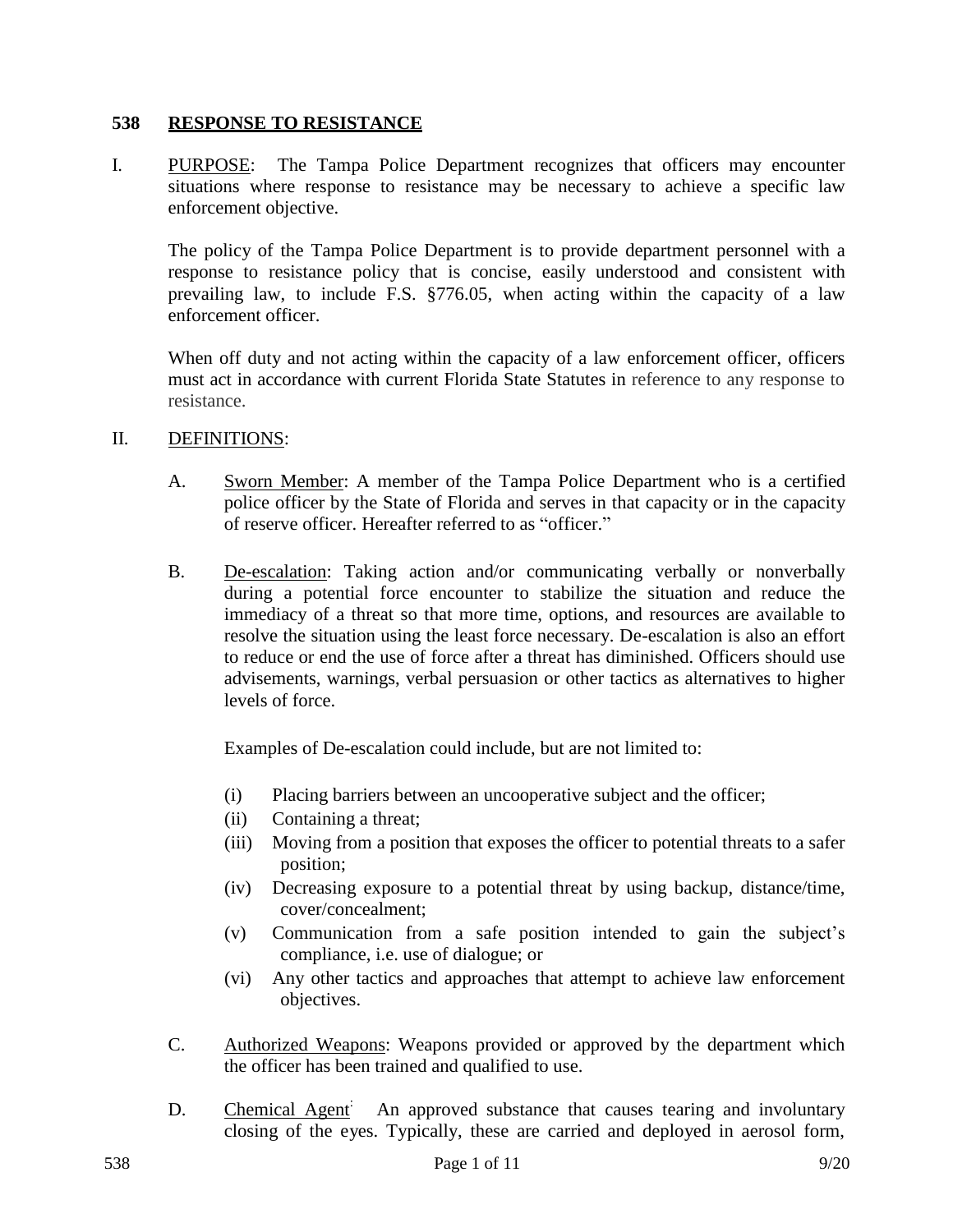although other variations exist.

- E. Electronic Control Device (Taser): A device designed to disrupt a subject's nervous system by means of deploying battery powered electrical energy sufficient to cause uncontrolled muscle contractions and override an individual's voluntary motor responses.
- F. Expandable Baton: An impact weapon which collapses for storage on the duty belt and expands for use.
- G. Less-Lethal Impact Munitions: A less-lethal projectile fired from a designated launcher that imparts a kinetic energy transfer.
- H. Response to Resistance Guidelines: A framework for providing information to officers in decision making involving a reasonable response to resistance.
- I. Injury: Any complaint of injury whether visible or not.
- J. Less-Lethal Weapons: Weapons which, by design, and when properly employed are not considered likely to cause serious physical injury or death. Some lesslethal weapons include electronic control devices (Tasers), expandable batons, chemical agent sprays, police issued radios, and flashlights.
- K. FN303 Launcher: A less-lethal air or gas powered weapon which deploys a variety of impact and/or impact + chemical agent projectiles.
- L. Chokehold: A technique using arms or legs to restrain an individual which substantively restricts breathing or occludes both carotid blood vessels simultaneously. This shall not include brief contact with the neck or stabilization techniques that are not designed to prevent breathing or occlude both carotid blood vessels simultaneously.
- M. Objective Reasonableness: The legal standard used to determine the lawfulness of a response to resistance, is the Fourth Amendment to the United States Constitution (*Graham v Connor*, 490 U.S. 386 (1989)). Graham states in part, "The reasonableness of a particular use of force must be judged from the perspective of a reasonable officer on scene, rather than with the 20/20 vision of hindsight. The calculus of reasonableness must embody allowance for the fact that police officers are often forced to make split second decisions, in tense circumstances that are uncertain and rapidly evolving about the amount of force that is necessary in a particular situation. The test of reasonableness is not capable of precise definition or mechanical application." The response to resistance must be reasonable under the circumstances known to the officer at the time the force was used. Therefore, the Tampa Police Department examines all response to resistance incidents from an objective standard, rather than from a subjective standard.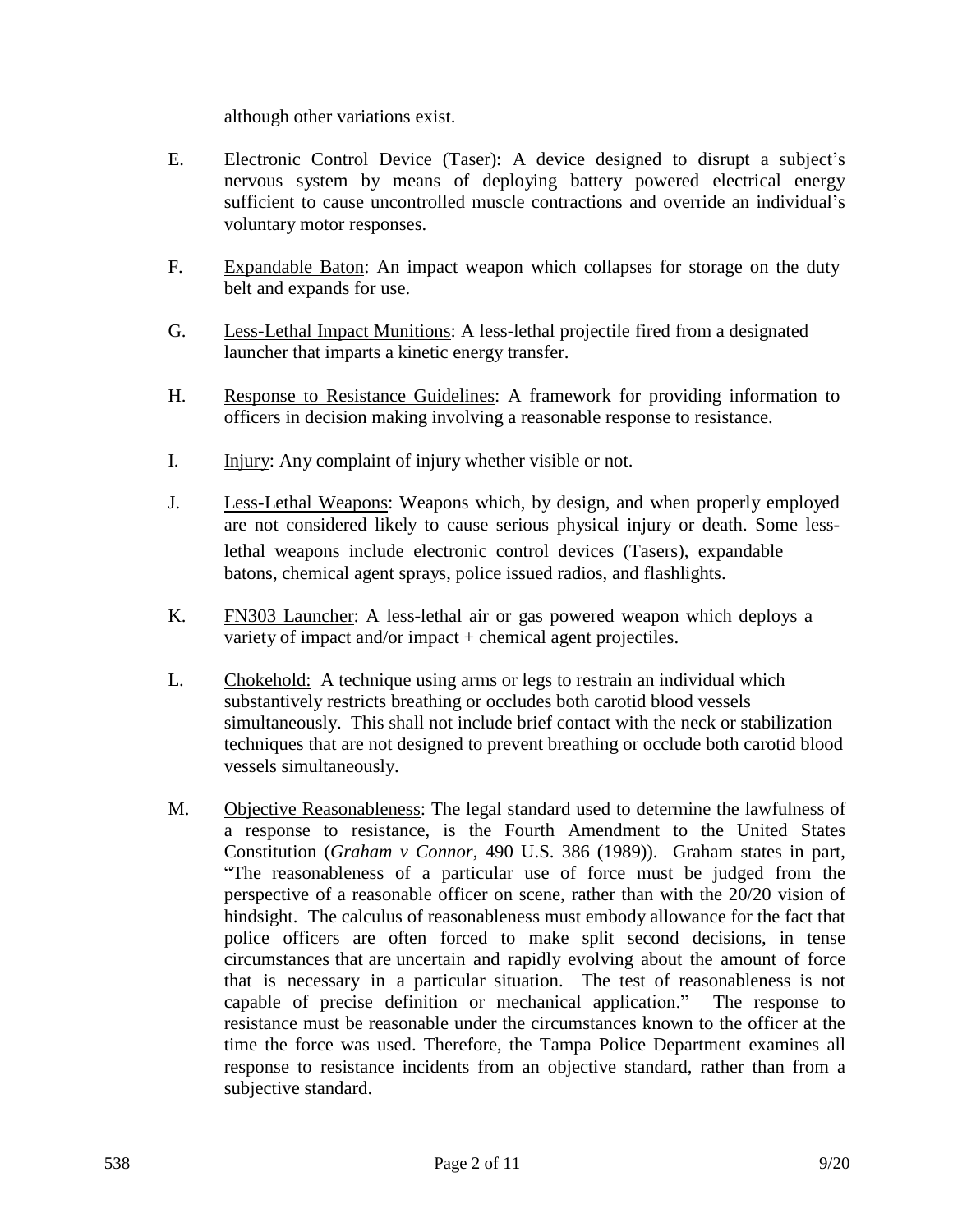# N. Resistance:

- 1. Passive Resistance: A subject's verbal and/or physical refusal to comply with an officer's lawful direction.
- 2. Active Resistance: A subject's use of physically evasive movement directed towards the officer such as bracing, tensing, pushing, or pulling to prevent the officer from establishing control over subject.
- 3. Aggressive Resistance: A subject's attacking movements toward an officer that may cause injury, but are not likely to cause death or serious bodily injury to the officer or others.
- 4. Deadly Force Resistance: A subject's hostile, attacking movements with or without a weapon that create a reasonable perception by the officer that the subject intends to cause and has the capability of causing death or serious bodily injury to the officer or others.
- O. Physical Force: A level of force involving actual contact with a subject. The officer achieves compliance or custody through the use of empty-hand or leverage-enhanced techniques, such as pain compliance, transporters, restraint devices, take downs, and striking techniques.
- P. Deadly Force: Force that is likely to cause death or serious bodily injury.
- Q. Non-Deadly Response to Resistance: Response to resistance, which is neither likely nor intended to cause death or serious physical injury.
- R. Reasonable Belief: The facts or circumstances the officer has been presented with are such as to cause an ordinary and prudent person to conduct oneself in a similar way under similar circumstances.
- S. Situation Factors Used to Determine Reasonableness: The Tampa Police Department examines reasonableness using *Graham v Connor*, and from the articulated facts from the perspective of a Tampa Police Officer with similar training and experience placed in generally the same set of circumstances. In determining the level of force, officers shall evaluate each situation in light of facts and circumstances of each particular case. Some situational factors include but are not limited to:
	- 1. Severity of the crime or suspected offense;
	- 2. The level of threat or resistance presented by the subject;
	- 3. Is the subject an immediate threat to officers or citizens;
	- 4. The risk or apparent attempt by subject to escape;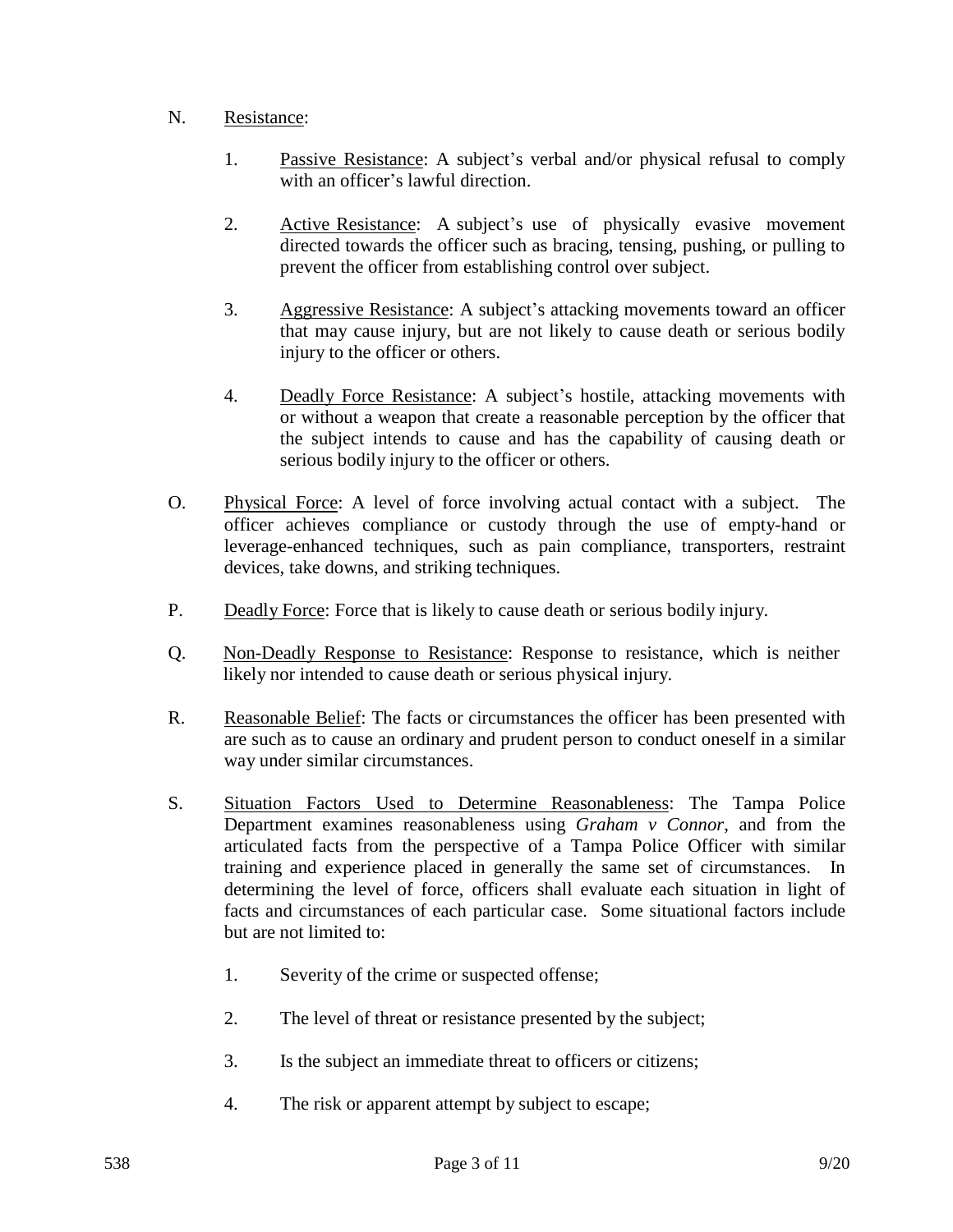- 5. Subject's combative skills;
- 6. The availability of weapons or other resources to subject;
- 7. The conduct of the subject being confronted (as reasonably perceived by the officer at the time);
- 8. The time available to the officer to make a decision;
- 9. The training and experience of the officer;
- 10. Number of subjects versus number of officers;
- 11. Duration of confrontation;
- 12. Officer/subject factors (size, age, weight, relative strength/skill level);
- 13. The environmental factors and/or other exigent circumstances.
- T. Totality of Circumstances: The F.D.L.E./C.J.S.T.C. instructional tool which refers to all the facts and circumstances known to the officer at the time, or reasonably perceived by the officer as the basis for a response to resistance decision. The Totality of Circumstances includes consideration of the subject's form of resistance, all reasonably perceived factors that may have an effect on the situation, and the response options available to the officer.

# III. AUTHORIZED RESPONSE TO RESISTANCE<sup>:</sup>

- A. Deadly force shall be permitted only when other reasonable means to avoid the danger will likely be ineffective or have failed and the officer reasonably believes that deadly force is immediately necessary to defend himself/herself or another from imminent death or serious physical injury. SOP 537 (Deadly Force) describes the authorized use and reporting requirements. SOP 536 (Professional Responsibility and Philosophy of Enforcement) also describes the overall position of the department when using force.
- B. Non-deadly response to resistance may be applied if circumstances dictate; the officer shall use only the minimum level of force necessary to control the situation.
- C. Less-lethal weapons issued or approved by the department may be employed when their use is dictated by the level of physical resistance encountered.
- D. Officers should evaluate each resistant subject in light of facts and circumstances known to them at that particular time. De-escalation may not always be possible or practical. However, officers should make every attempt to look for opportunities to apply it based on time, options and resources taught during training. When safe and feasible under the totality of the circumstances, officers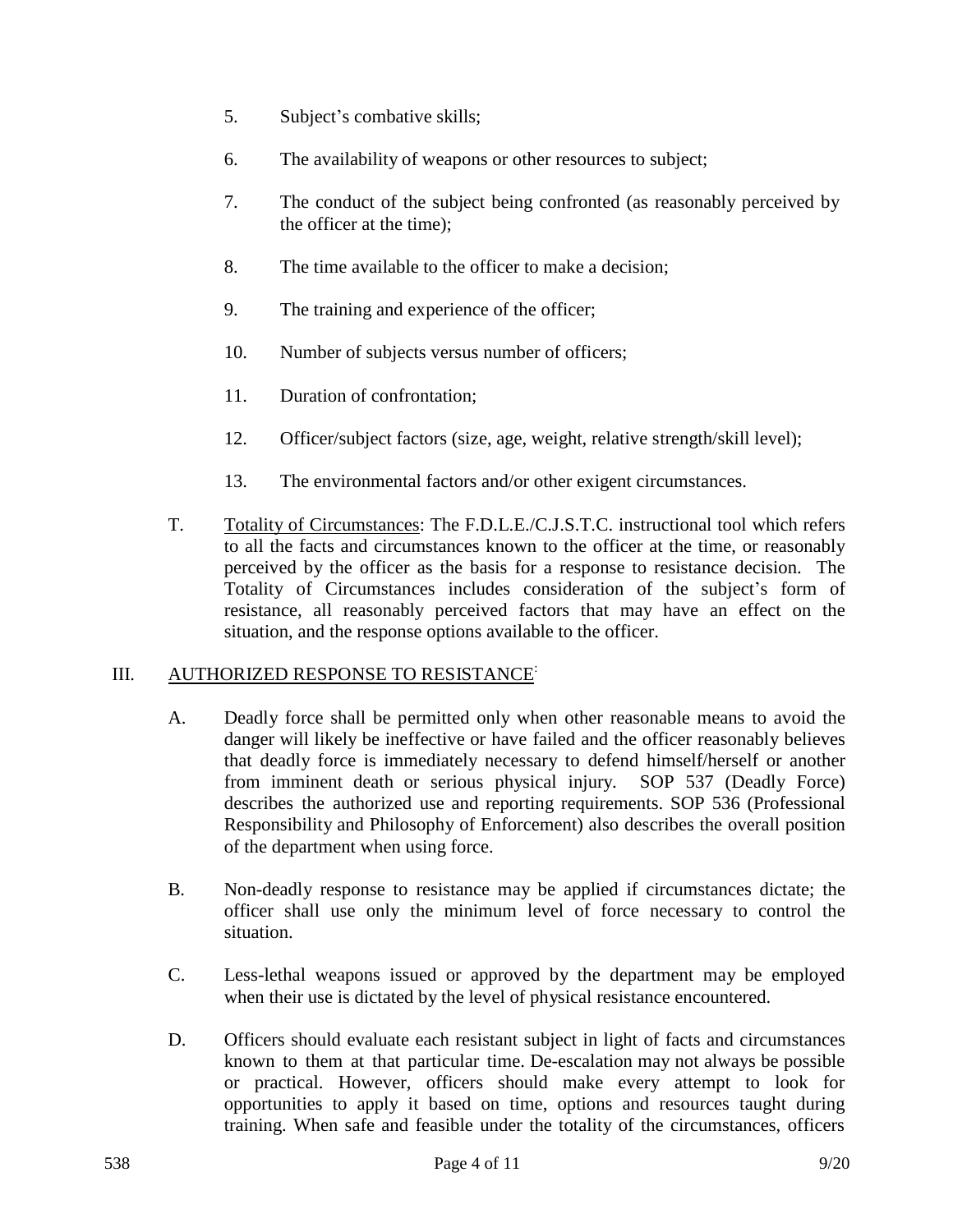should attempt to slow down or stabilize the situation. Officers should utilize appropriate tactical and officer safety principles to avoid unreasonably placing themselves at risk. Officers are authorized to use a higher level of force in order to control a resistant subject's action. Officers are reminded that "resistance" is often not sequential and they should respond as necessary.

- 1. Passive Resistance: A subject's verbal and/or physical refusal to comply with an officer's lawful direction.
- 2. Active Resistance: A subject's use of physically evasive movement directed towards the officer such as bracing, tensing, pushing, or pulling to prevent the officer from establishing control over subject.
- 3. Aggressive Resistance: A subject's attacking movements toward an officer that may cause injury, but are not likely to cause death or serious bodily injury to the officer or others.
- 4. Deadly Force Resistance: A subject's hostile attacking movements, with or without a weapon, that create a reasonable perception by the officer that the subject intends to cause, and has the capability of causing, death or serious bodily injury to the officer or others.
- E. When a subject is in a prone position, officers shall not use a kick to overcome resistance or control a subject, unless deadly force is applicable. (See Legal Bulletin #2014-03 – Use of Force Issues.)
- F. Chokeholds are prohibited unless deadly force is justified.
- G. Officers who recognize an excessive response to resistance by other officer(s) have a duty to intervene for the purpose of preventing or stopping such action when they have the ability to do so.

# IV. AUTHORIZED LESS-LETHAL WEAPONS:

A. Electronic Control Device (Taser): A device designed to disrupt a subject's nervous system by means of deploying battery powered electrical energy sufficient to cause uncontrolled muscle contractions and override an individual's voluntary motor responses.

Officers are authorized to remove either the OC spray or expandable baton from their duty belt when carrying an ECD, but not both. OC spray or an expandable baton will be kept available as a backup to the ECD in case of equipment malfunction.

- B. FN 303 Launcher: An air or gas powered weapon, which deploys a variety of impact and/or impact + chemical agent projectiles.
- 538 Page 5 of 11 9/20 C. Less Lethal Impact Munitions: A projectile fired from a designated launcher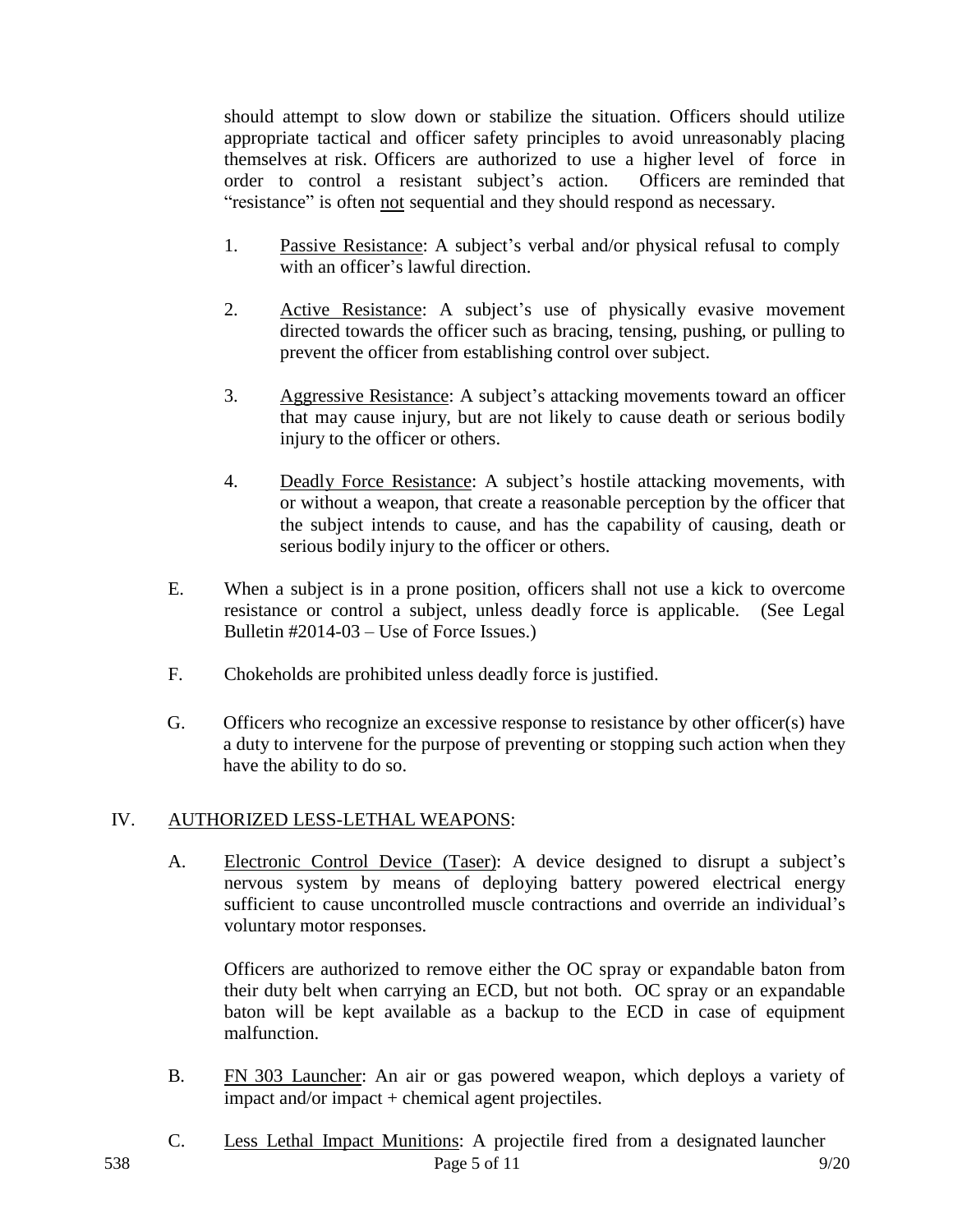that imparts a kinetic energy transfer.

- D. **Impact Weapons:** 
	- 1. Expandable Baton:
		- a. Officers will carry the issued expandable baton in an approved holder.
	- 2. Secondary Weapons:
		- a. In exigent circumstances an officer may be compelled to use an improvised impact weapon, such as a flashlight, radio, or other item. The same principles that dictate the use of the baton will apply with secondary or improvised impact weapons.

# E. Chemical Agent:

- 1. Officers will carry a Department issued non-flammable chemical spray consisting of OC (Oleoresin Capsicum Solution) in a pressurized container with issued pouch, unless one of the following exists:
	- a. The officer is carrying an expandable baton; or
	- b. The immediate nature and tasks of the officer's assignment are such that it would be impractical to carry such weapons. This will be determined and authorized by the officer's immediate supervisor.
- 2. Officers that carry issued chemical agents must have successfully completed the department familiarization training course.
- 3. Non-sworn members of the department, when authorized by the Chief of Police, may carry and utilize O.C. spray in the same manner as sworn members. They must also have successfully completed the department familiarization training prior to carrying or using O.C. spray.
- 4. C.S. chemical agent may also be issued, carried and used in accordance with SOP 521.1.
- F. Tactical Chemical Weapons and Specialty Munitions:
	- 1. Tactical chemical weapons and specialty munitions may be utilized in accordance with SOP 382.3 (Mass Demonstrations and Civil Disorder).
	- 2. Tactical chemical weapons and specialty munitions shall only be utilized by officers who have been trained in their use.
- G. Special Weapons: Tactical Response Team (TRT) and Crowd Management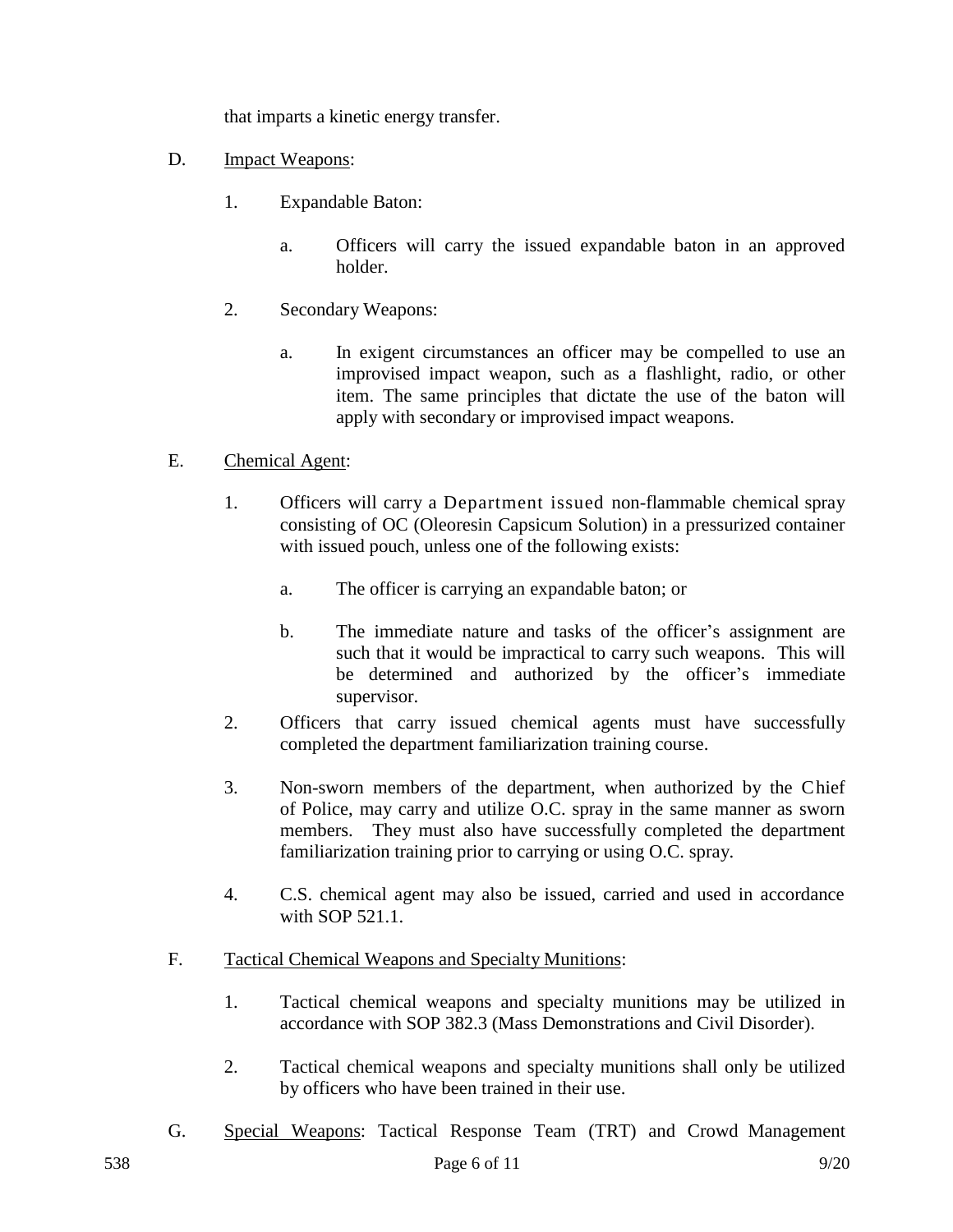Group (CMG) personnel may employ devices or special weapons with which they have been trained while conducting operations, during high risk situations and/or during civil disturbances or mass demonstrations. Any uses must be within training guidelines and policies.

H. Officers shall not carry any weapon not issued or approved by the department or with which they have not received training and demonstrated their proficiency.

# V. PROFICIENCY TRAINING:

- A. Training in the use of physical force, and the use of each authorized less-lethal weapon, is required before the weapon may be carried.
- B. Annual review of response to resistance policies and procedures training is required in order to remain authorized to carry an intermediate weapon.
- C. Annual proficiency training will be documented and conducted by a certified weapons or tactics instructor.
	- 1. Remedial training will be provided to individuals who do not qualify/demonstrate proficiency prior to returning to full duty.
- D. Less-lethal weapons shall be inspected for proper operation annually.
- E. Training for less-lethal weapons shall be conducted on a biennial basis except for the Electronic Control Device which will be conducted annually.
- F. Firearms proficiency training shall be in accordance with SOP 643 (Firearms)

#### VI. RESPONSIBILTIES:

- A. Training Unit:
	- 1. Arrange for and issue less-lethal equipment to sworn employees as necessary.
	- 2. Maintain a sufficient supply of non-firearm weaponry for permanent and temporary issue to sworn employees.
	- 3. Repair, or arrange for repair, all malfunctioning departmentally owned equipment. Any weapon deemed unserviceable will be removed from service immediately, until such equipment is made serviceable.
	- 4. Update and maintain training files and other information systems as they pertain to the issuance of response to resistance related equipment, and response to resistance related training. These files will include, at a minimum, the type, manufacturer, model, description, serial number, and the name of the officer to which the weapon is issued, if any.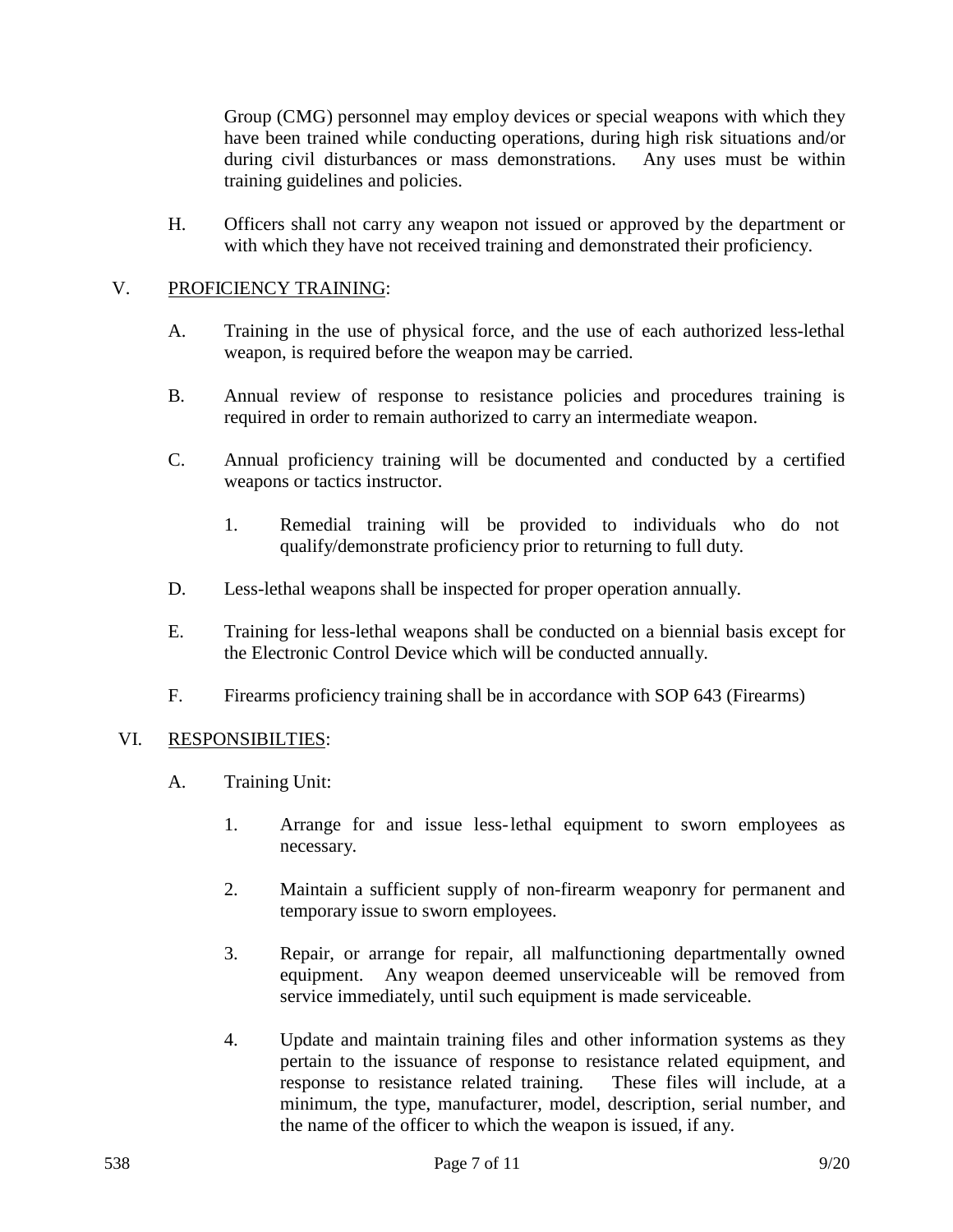- 5. Develop and deliver de-escalation response to resistance related training and requalification.
- B. Supervisors:
	- 1. As part of their general responsibilities, supervisors must ensure that officers under their command are carrying only issued/authorized lesslethal equipment. They should periodically compare what weapons their officers are carrying with personnel and training records that detail the equipment they are authorized to carry.
	- 2. All supervisors will on a regular basis conduct a weapons inspection of the officers in their charge. The results of these inspections will be documented and transmitted to the Inspection Log. Any weapon deemed unserviceable will be removed from service until repaired or made serviceable.
- C. Officers:
	- 1. Maintain at all times departmentally issued/authorized equipment, in a clean and serviceable condition. The officer shall report malfunctioning equipment to immediate supervisor, as soon as the malfunction is discovered.
	- 2. Demonstrate proficiency with all weapons with which they are issued/approved for on or off-duty carry during their scheduled in-service training date, or at another time and place designated by the Training Unit.
		- a. If this requirement is not met, authorization to carry the weapon will be revoked.
	- 3. Officers are prohibited from altering their issued/authorized weapons, or attaching any flashlight, laser, or other device, without written approval from the Personnel and Training Unit.
	- 4. Less-lethal weapons issued or approved by the department may be employed when on-duty, or off-duty when in accordance with our on-duty policy, and their use is dictated by the level of physical resistance encountered. Officers involved in any off-duty incident in which lethal or less-lethal weapons were utilized will, immediately upon stabilization of the incident, notify communications and an on duty supervisor of the rank of lieutenant or above. All such incidents, regardless of jurisdictional location, will be fully documented.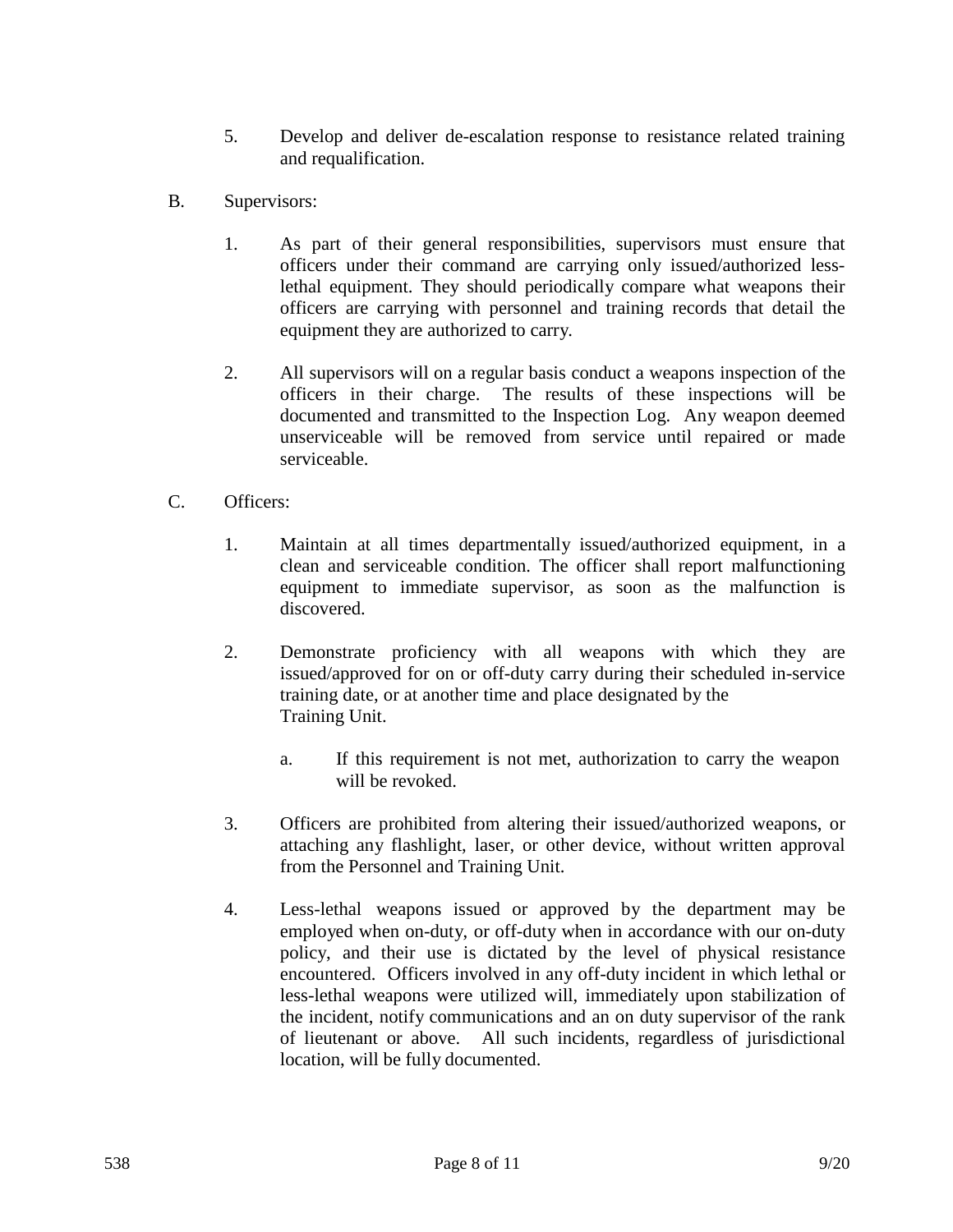## VII. SPECIAL SITUATIONS:

- A. Aiming a firearm at an individual to gain compliance with verbal commands is considered a response to resistance and a Versadex Use of Force/Response to Resistance detail page will be completed.
- B. The proper use of handcuffs is considered a response to resistance and the incident will be documented within Versadex on a Use of Force/Response to Resistance detail page. The physical restraint of any subject (i.e. handcuffing, placing in patrol unit, placing subject in a holding cell, physically moving a subject from one point to another will be documented on a Use of Force detail page
- C. Reasonable physical force may be used to safely secure and transport a person in need of involuntary mental health services. These incidents will be documented in an incident report in Versadex on the Use of Force/Response to Resistance detail page.
- D. The use of K-9s will be guided by SOP 312 (Police K-9 Team Procedure, IV-1, Use of K-9).
- E. The use of TRT will be guided by SOP 382.4 (Barricaded Persons) and as indicated by department needs.

# VIII. MEDICAL RESPONSE:

- A. Officers shall ensure prompt first aid is provided when an injury has occurred to individuals affected by the response to resistance, when the situation is no longer a threat to the officer or any other person.
- B. Emergency medical personnel shall be summoned if necessary. Persons in custody shall be accompanied as described in SOP 371 (Searching, Transporting, and Booking of Prisoners).
- C. Chemical Agents: Special attention is required to monitor the wellbeing of persons who have been exposed to chemical agents or electronic control devices (SOP 521, 521.1 and 521.2).

# IX. REPORTING AND INVESTIGATION OF THE RESPONSE TO RESISTANCE:

- A. Any response to resistance, whether or not it results in injury, will be documented in Versadex on a Use of Force/Response to Resistance detail page. Details of this incident involving the response to resistance will be described in the narrative section of the incident report by each officer that applied any force on a subject. All reported response to resistance incidents will be reviewed by a supervisor before the report is submitted to Records.
- 538 Page 9 of 11 9/20 B. Supervisors shall be notified when force is used causing injury or a complaint of injury on a person. Supervisors are encouraged to take photographs of officers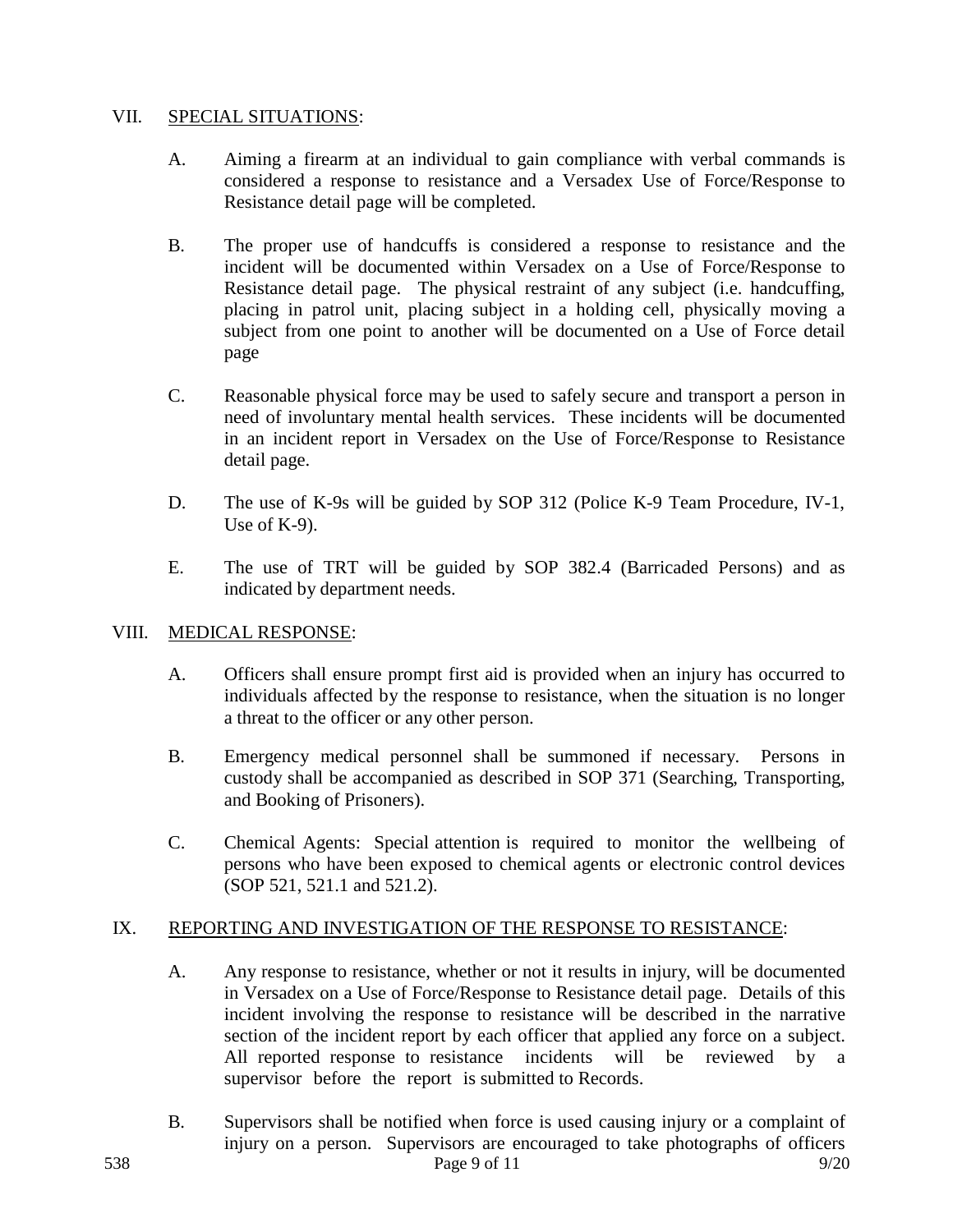and subjects when of evidentiary value.

- C. Supervisors shall be notified when any force is used that results in the death or life-threatening injury of a person. The supervisor shall ensure the following notifications are made:
	- 1. Shift Commander;
	- 2. Division Commander;
	- 3. Criminal Investigations Division;
	- 4. Professional Standards Bureau;
	- 5. Public Safety Information Officer;
	- 6. Legal Advisor;
	- 7. PBA Representative; and
	- 8. Critical Incident Stress Management Representative.
- D. The officer(s) shall be afforded the opportunity to use the services of the department's psychologist, chaplain, or any other component of the Employee Assistance Program (EAP) which may be available.
- E. Incidents involving discharge of a firearm shall be reported and reviewed as described in SOP 306 (Investigations Required by Policy - Shoot Team Investigations).

# X. REVIEW OF RESPONSE TO RESISTANCE INCIDENTS:

- A. The High Liability Training and Evaluation Committee will monitor response to resistance techniques and tactics, to determine effectiveness of equipment and to identify training needs. It will also conduct an annual review of de-escalation policies and training.
- B. The Professional Standards Bureau uses response to resistance incidents as a qualifier for the Early Intervention Program (EIP) as outlined in SOP 651.1 (Early Intervention Program).
- C. The Training Unit will review response to resistance incidents and prepare the annual Response to Resistance Analysis requested by the chief of police.
- D. An employee whose response to resistance results in death or life threatening injury will be placed on Administrative Duty pending review of the incident by the State Attorney's Office and the chief of police.